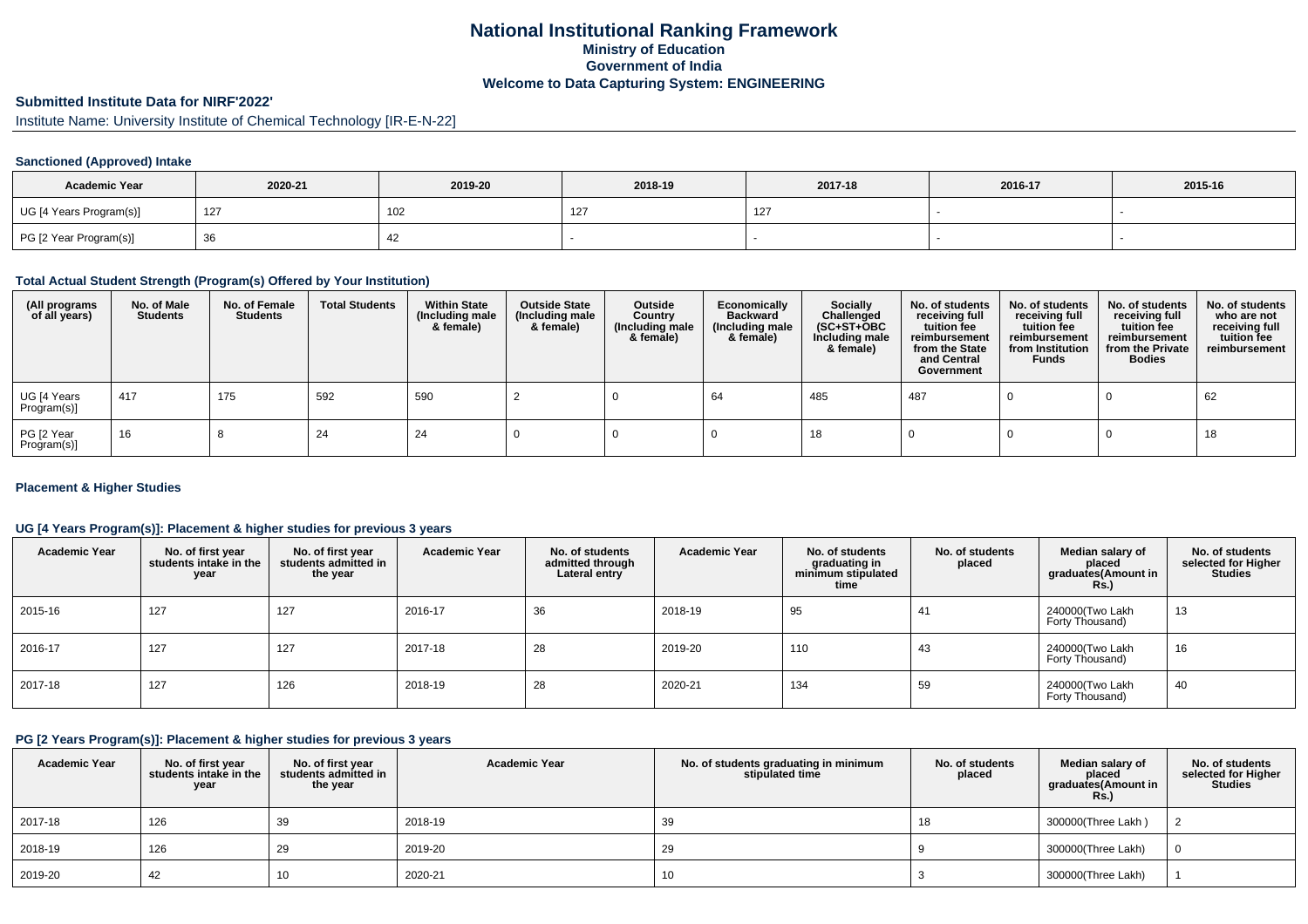#### **Ph.D Student Details**

| Ph.D (Student pursuing doctoral program till 2020-21 Students admitted in the academic year 2020-21 should not be entered here.) |         |         |         |  |  |  |  |
|----------------------------------------------------------------------------------------------------------------------------------|---------|---------|---------|--|--|--|--|
| <b>Total Students</b>                                                                                                            |         |         |         |  |  |  |  |
| Full Time                                                                                                                        |         | 18      |         |  |  |  |  |
| Part Time                                                                                                                        |         |         |         |  |  |  |  |
| No. of Ph.D students graduated (including Integrated Ph.D)                                                                       |         |         |         |  |  |  |  |
|                                                                                                                                  | 2020-21 | 2019-20 | 2018-19 |  |  |  |  |
| Full Time                                                                                                                        |         |         |         |  |  |  |  |
| Part Time                                                                                                                        |         |         |         |  |  |  |  |

## **Financial Resources: Utilised Amount for the Capital expenditure for previous 3 years**

| <b>Academic Year</b>                                                                                                                                                                      | 2020-21                                                                                              | 2019-20                                                                                | 2018-19                                                                |  |  |  |  |  |  |  |
|-------------------------------------------------------------------------------------------------------------------------------------------------------------------------------------------|------------------------------------------------------------------------------------------------------|----------------------------------------------------------------------------------------|------------------------------------------------------------------------|--|--|--|--|--|--|--|
|                                                                                                                                                                                           | <b>Utilised Amount</b>                                                                               | <b>Utilised Amount</b>                                                                 | <b>Utilised Amount</b>                                                 |  |  |  |  |  |  |  |
|                                                                                                                                                                                           | Annual Capital Expenditure on Academic Activities and Resources (excluding expenditure on buildings) |                                                                                        |                                                                        |  |  |  |  |  |  |  |
| Library (Books, Journals and e-Resources only)                                                                                                                                            | 0 (Zero)                                                                                             | 0 (zero)                                                                               | 113382 (One lakh thirteen thousand three hundred eighty two)           |  |  |  |  |  |  |  |
| New Equipment and software for Laboratories<br>1310550 (Thirteen lakh ten thousand five hundred fifty only)                                                                               |                                                                                                      | 12986330 (One crore twenty nine lakh eighty six thousand<br>three hundred thirty only) | 7909997 (Seventy Nine lakh Nine Thousand nine hundred<br>ninety seven) |  |  |  |  |  |  |  |
| <b>Engineering Workshops</b>                                                                                                                                                              | 0 (Zero)                                                                                             | 0 (Zero)                                                                               | 0 (Zero)                                                               |  |  |  |  |  |  |  |
| Other expenditure on creation of Capital Assets (For setting up<br>classrooms, seminar hall, conference hall, library, Lab, Engg<br>workshops excluding expenditure on Land and Building) | 0 (Zero)                                                                                             | 1363044 (Thirteen lakh sixty three thousand forty four only)                           | 0 (Zero)                                                               |  |  |  |  |  |  |  |

## **Financial Resources: Utilised Amount for the Operational expenditure for previous 3 years**

| <b>Academic Year</b>                                                                                                                                                                           | 2020-21                                                               | 2019-20                                                                                | 2018-19                                                                            |  |  |  |  |  |  |
|------------------------------------------------------------------------------------------------------------------------------------------------------------------------------------------------|-----------------------------------------------------------------------|----------------------------------------------------------------------------------------|------------------------------------------------------------------------------------|--|--|--|--|--|--|
|                                                                                                                                                                                                | <b>Utilised Amount</b>                                                | <b>Utilised Amount</b>                                                                 | <b>Utilised Amount</b>                                                             |  |  |  |  |  |  |
| <b>Annual Operational Expenditure</b>                                                                                                                                                          |                                                                       |                                                                                        |                                                                                    |  |  |  |  |  |  |
| Salaries (Teaching and Non Teaching staff)                                                                                                                                                     | 33003200 (Three Crore Thirty Lakh Three Thousand Two<br>Hundred Only) | 31165124 (Three crore eleven lakh sixty five thousand one<br>hundred twenty four only) | 29023340 (Two crore ninety lakh twenty three thousand three<br>hundred forty only) |  |  |  |  |  |  |
| Maintenance of Academic Infrastructure or consumables and<br>other running expenditures(excluding maintenance of hostels<br>and allied services, rent of the building, depreciation cost, etc) | 110553 (One Lakh Ten Thousand Five Hundred Fifty Three<br>Only)       | 160046 (One lakh sixty thousand forty six only)                                        | 59668 (Fifty nine thousand six hundred sixty eight only)                           |  |  |  |  |  |  |
| Seminars/Conferences/Workshops                                                                                                                                                                 | 93000 (Ninety three thousand only)                                    | 851723 (Eight lakh fifty one thousand seven hundred twenty<br>three only)              | 135044 (One lakh thirty five thousand forty four only)                             |  |  |  |  |  |  |

**IPR**

| Calendar year            | 2020 | 2019 | 2018 |
|--------------------------|------|------|------|
| No. of Patents Published |      |      |      |
| No. of Patents Granted   |      |      |      |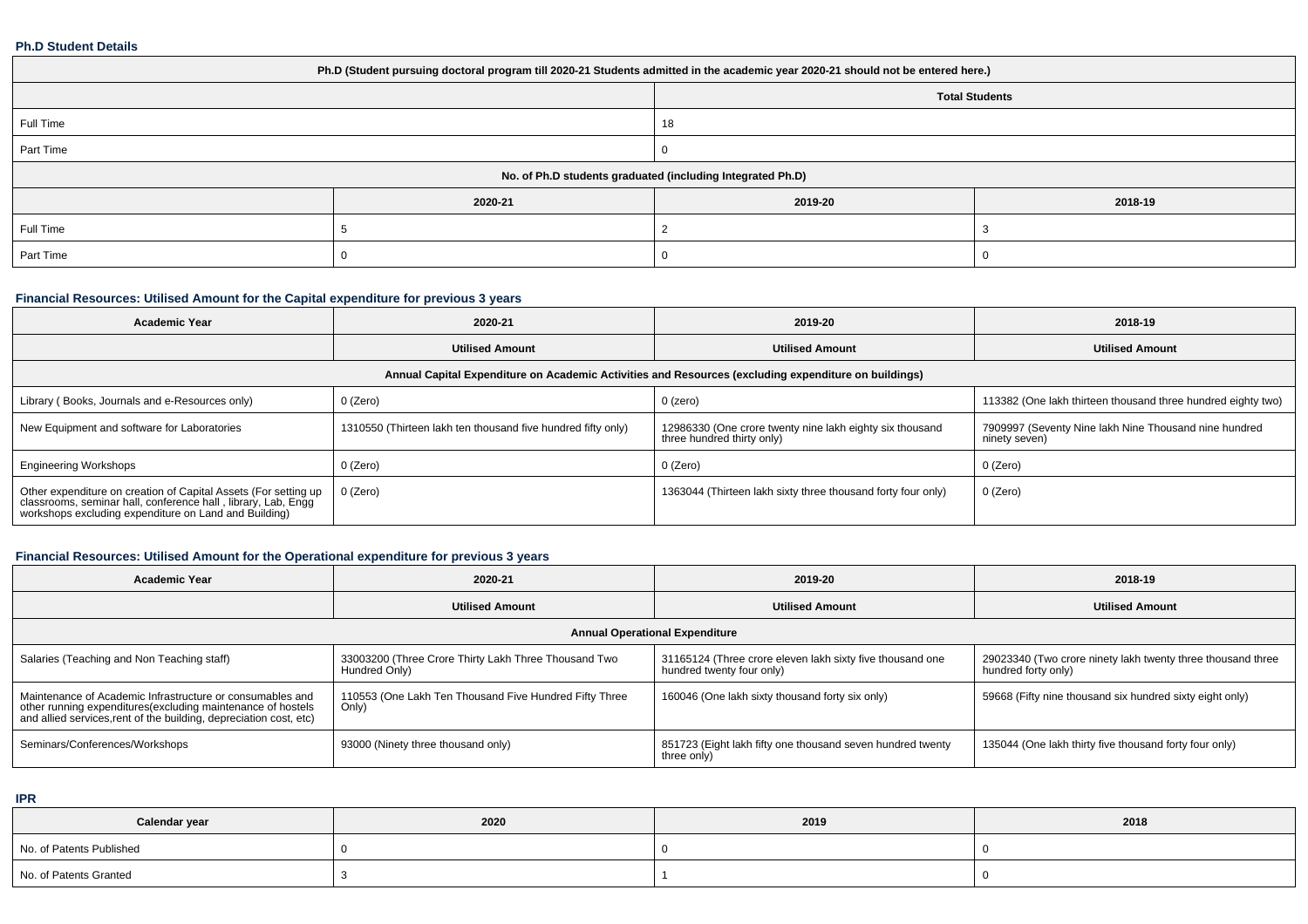## **Sponsored Research Details**

| <b>Financial Year</b>                    | 2020-21                                                   | 2019-20       | 2018-19                                 |
|------------------------------------------|-----------------------------------------------------------|---------------|-----------------------------------------|
| Total no. of Sponsored Projects          |                                                           |               |                                         |
| Total no. of Funding Agencies            |                                                           |               |                                         |
| Total Amount Received (Amount in Rupees) | 3125390                                                   | 1000000       | 1523000                                 |
| Amount Received in Words                 | Thirty One Lakh Twenty Five Thousand Three Hundred Ninety | Ten Lakh Only | Fifteen Lakh Twenty Three Thousand Only |

## **Consultancy Project Details**

| <b>Financial Year</b>                    | 2020-21 | 2019-20 | 2018-19 |
|------------------------------------------|---------|---------|---------|
| Total no. of Consultancy Projects        |         |         |         |
| Total no. of Client Organizations        |         |         |         |
| Total Amount Received (Amount in Rupees) |         |         |         |
| Amount Received in Words                 | Zero    | Zero    | Zero    |

## **PCS Facilities: Facilities of physically challenged students**

| 1. Do your institution buildings have Lifts/Ramps?                                                                                                         | Yes, more than 80% of the buildings |
|------------------------------------------------------------------------------------------------------------------------------------------------------------|-------------------------------------|
| 2. Do your institution have provision for walking aids, including wheelchairs and transportation from one building to another for<br>handicapped students? | Yes                                 |
| 3. Do your institution buildings have specially designed toilets for handicapped students?                                                                 | Yes, more than 60% of the buildings |

### **Faculty Details**

| Srno           | <b>Name</b>                                   | Age | Designation                                         | Gender | Qualification | <b>Experience (In</b><br>Months) | <b>Currently working</b><br>with institution? | <b>Joining Date</b> | <b>Leaving Date</b>      | <b>Association type</b> |
|----------------|-----------------------------------------------|-----|-----------------------------------------------------|--------|---------------|----------------------------------|-----------------------------------------------|---------------------|--------------------------|-------------------------|
|                | Patil Komal<br>Sudhakar                       | 40  | <b>Assistant Professor</b>                          | Female | M.Tech        | 152                              | Yes                                           | 01-10-2021          | $\overline{\phantom{a}}$ | Adhoc / Contractual     |
| 2              | SHINDE SUJATA<br>RAMKRISHNA                   | 50  | Lecturer                                            | Female | Ph.D          | 224                              | Yes                                           | 01-10-2021          | $\sim$                   | Adhoc / Contractual     |
| 3              | <b>NAIK JITENDRA</b><br><b>BALIRAM</b>        | 49  | Dean / Principal /<br>Director / Vice<br>Chancellor | Male   | Ph.D          | 306                              | Yes                                           | 22-07-2008          | $\sim$                   | Regular                 |
|                | Gwalwanshi<br>Utkarsha Umesh                  | 26  | <b>Assistant Professor</b>                          | Female | M.Tech        | 38                               | Yes                                           | 01-10-2021          | $\sim$                   | Adhoc / Contractual     |
| 5              | PURI RAVINDRA<br><b>GULAB</b>                 | 43  | <b>Assistant Professor</b>                          | Male   | Ph.D          | 226                              | Yes                                           | 16-10-2007          | $\sim$                   | Regular                 |
| 6              | <b>GORE RAMBHAU</b><br>PUNJAJI                | 50  | <b>Assistant Professor</b>                          | Male   | Ph.D          | 299                              | Yes                                           | 25-10-2007          | $\sim$                   | Regular                 |
| $\overline{7}$ | <b>SIRSAM</b><br><b>RAJKUMAR</b><br>SHANKARAO | 45  | Associate Professor                                 | Male   | Ph.D          | 226                              | Yes                                           | 18-07-2008          | $\sim$                   | Regular                 |
| 8              | <b>BARI MAHENDRA</b><br>LAXMAN                | 41  | <b>Assistant Professor</b>                          | Male   | Ph.D          | 195                              | Yes                                           | 01-10-2021          | $\sim$                   | Adhoc / Contractual     |